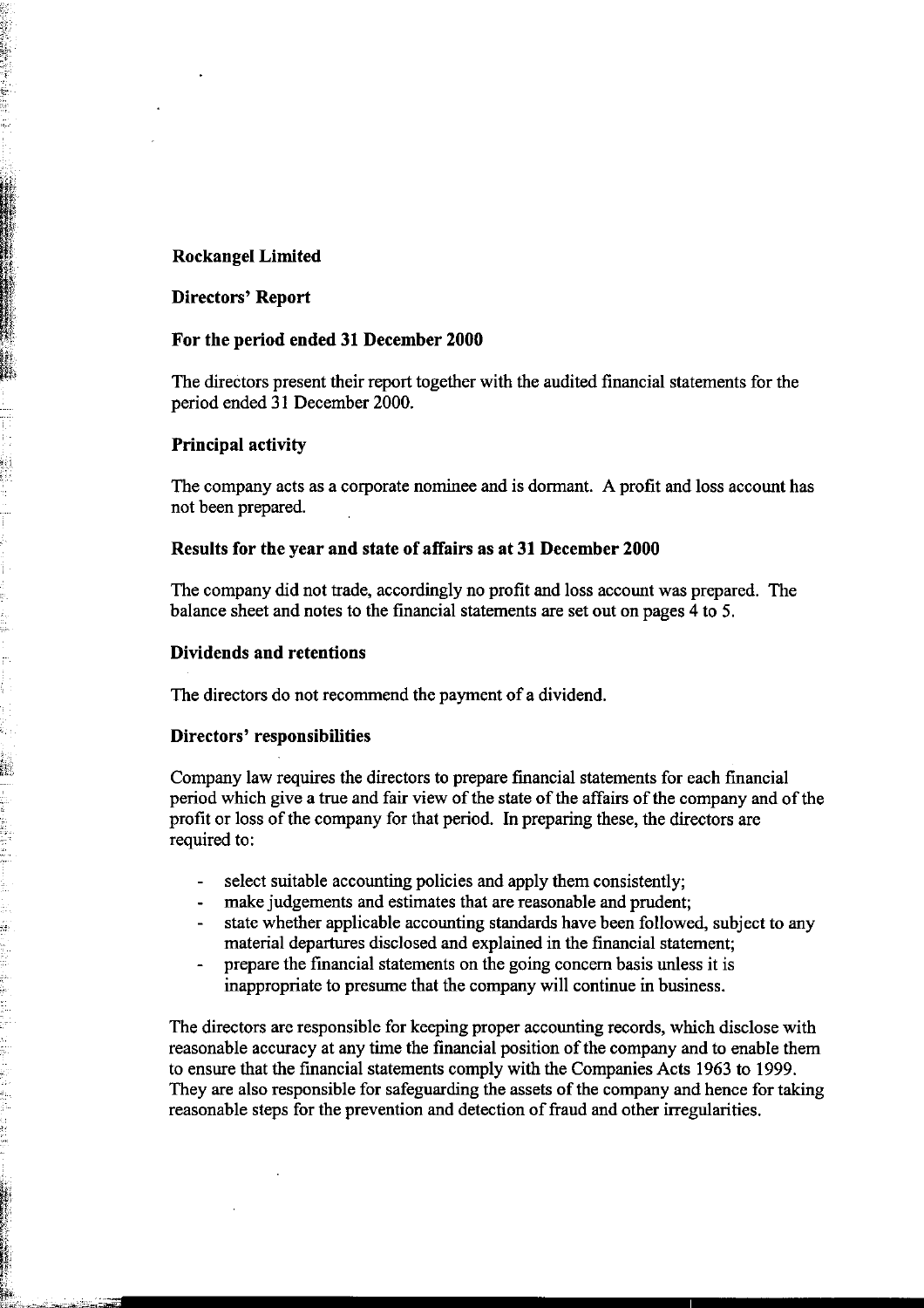#### **Rockangel Limited**

- 2007年に新藤の新鮮語 The Second Hander House

si mengel

### **Report of the Auditors**

### **To the members of Rockangel Limited**

We have audited the financial statements set out on page 4 and 5, which have been prepared under the historical cost convention.

#### **Respective responsibilities of directors and auditors**

As described on pages  $1 - 2$  the company's directors are responsible for the preparation of financial statements. It is our responsibility to form an independent opinion, based on our audit, on those statements and to report our opinion to you.

#### **Basis of opinion**

We conducted our audit in accordance with Auditing Standards issued by the Auditing Practices Board. An audit includes examination, on a test basis, of evidence relevant to the amounts and disclosures in the financial statements. It also includes an assessment of the significant estimates and judgements made by the directors in the preparation of the financial statements, and of whether the accounting policies are appropriate to the company's circumstances, consistently applied and adequately disclosed.

We planned and preformed our audit so as to obtain all the information and explanations which we considered necessary in order to provide us with sufficient evidence to give reasonable assurance that the financial statements are free from material misstatement, whether caused by fraud or other irregularity or error. In forming our opinion we also evaluated the overall adequacy of the presentation of information in the financial statements.

#### **Opinion**

In our opinion the financial statements give a true and fair view of the state of the company's affairs as at the 31 December 2000 and of its results for the period then ended and have been properly prepared in accordance with the Companies Act 1963 to 1999.

We have obtained all the information and explanations we considered necessary for the purposes of our audit. In our opinion proper books of account have been kept by the company. The financial statements are in agreement with the books of account.

In our opinion the information given in the directors' report on pages 1-2 is consistent with the financial statements.